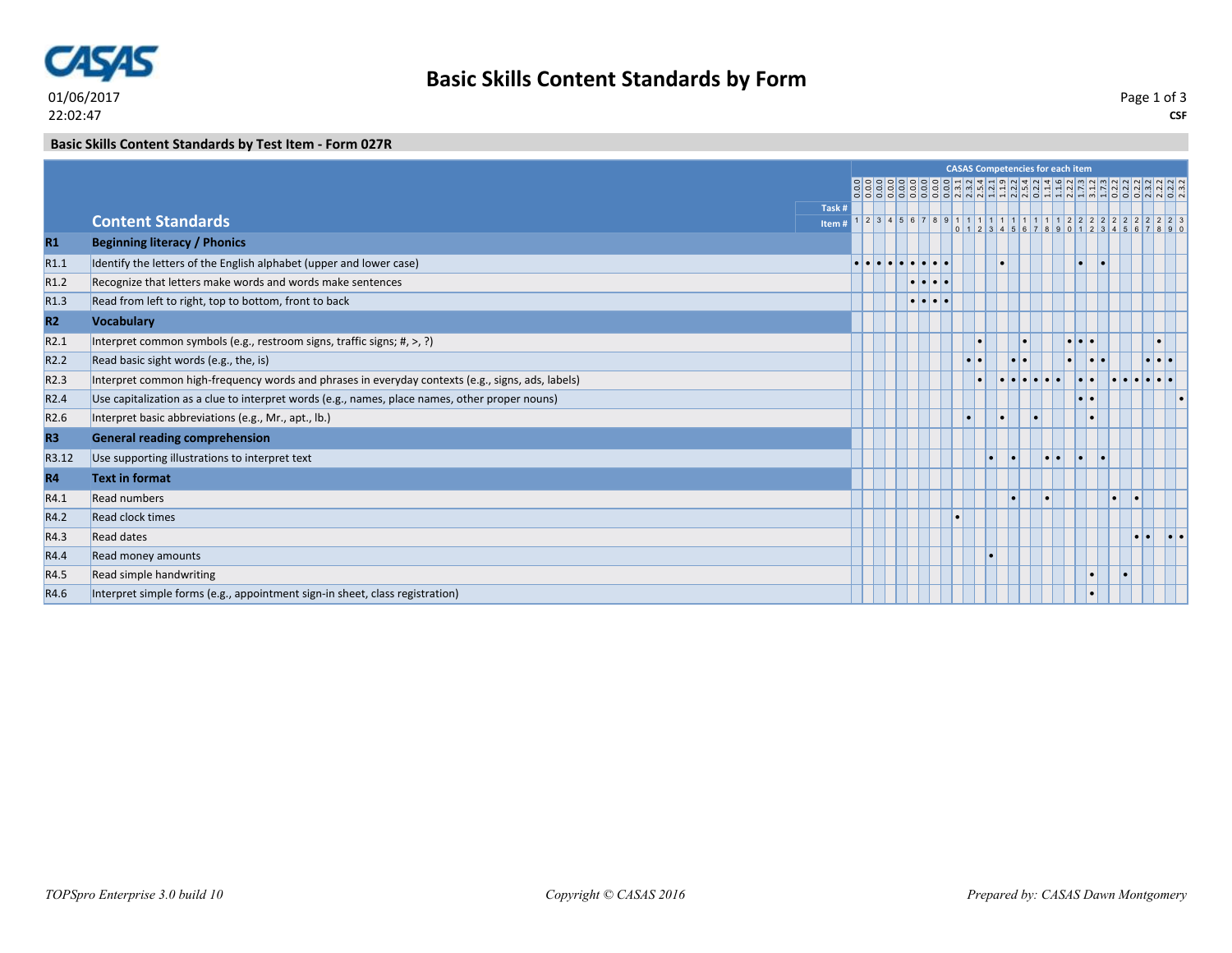

**Basic Skills Content Standards by Form**

**CSF** Page 2 of 3

**Basic Skills Content Standards by Test Item - Form 028R**

|                  |                                                                                                   | <b>CASAS Competencies for each item</b> |  |  |                                                                                               |                                             |                           |  |                  |  |  |                  |                                   |    |                       |  |
|------------------|---------------------------------------------------------------------------------------------------|-----------------------------------------|--|--|-----------------------------------------------------------------------------------------------|---------------------------------------------|---------------------------|--|------------------|--|--|------------------|-----------------------------------|----|-----------------------|--|
|                  |                                                                                                   |                                         |  |  |                                                                                               |                                             |                           |  |                  |  |  |                  |                                   |    |                       |  |
|                  | Task #                                                                                            |                                         |  |  |                                                                                               |                                             |                           |  |                  |  |  |                  |                                   |    | 54244441245313114411  |  |
|                  | <b>Content Standards</b><br>Item #                                                                |                                         |  |  |                                                                                               |                                             | 2 3 4 5 6 7 8 9 1 1 1 1 1 |  |                  |  |  |                  | 1 1 1 1 1 2 2 2 2 2 2             |    |                       |  |
| R1               | <b>Beginning literacy / Phonics</b>                                                               |                                         |  |  |                                                                                               |                                             |                           |  |                  |  |  |                  |                                   |    |                       |  |
| R1.1             | Identify the letters of the English alphabet (upper and lower case)                               |                                         |  |  | $  \bullet   \bullet   \bullet   \bullet   \bullet   \bullet   \bullet   \bullet   \bullet  $ |                                             |                           |  |                  |  |  |                  |                                   |    |                       |  |
| R1.2             | Recognize that letters make words and words make sentences                                        |                                         |  |  |                                                                                               | $  \bullet   \bullet   \bullet   \bullet$   |                           |  |                  |  |  |                  |                                   |    |                       |  |
| R1.3             | Read from left to right, top to bottom, front to back                                             |                                         |  |  |                                                                                               | $  \bullet   \bullet   \bullet   \bullet  $ |                           |  |                  |  |  |                  |                                   |    |                       |  |
| <b>R2</b>        | <b>Vocabulary</b>                                                                                 |                                         |  |  |                                                                                               |                                             |                           |  |                  |  |  |                  |                                   |    |                       |  |
| R <sub>2.1</sub> | Interpret common symbols (e.g., restroom signs, traffic signs; #, >, ?)                           |                                         |  |  |                                                                                               |                                             |                           |  |                  |  |  | $\bullet$        |                                   |    | $  \bullet   \bullet$ |  |
| R <sub>2.2</sub> | Read basic sight words (e.g., the, is)                                                            |                                         |  |  |                                                                                               |                                             |                           |  |                  |  |  |                  |                                   |    |                       |  |
| R <sub>2.3</sub> | Interpret common high-frequency words and phrases in everyday contexts (e.g., signs, ads, labels) |                                         |  |  |                                                                                               |                                             |                           |  |                  |  |  |                  |                                   |    |                       |  |
| R <sub>2.4</sub> | Use capitalization as a clue to interpret words (e.g., names, place names, other proper nouns)    |                                         |  |  |                                                                                               |                                             |                           |  |                  |  |  | $\bullet$        |                                   |    |                       |  |
| R <sub>2.6</sub> | Interpret basic abbreviations (e.g., Mr., apt., lb.)                                              |                                         |  |  |                                                                                               |                                             |                           |  | $\bullet\bullet$ |  |  | $\bullet\bullet$ |                                   |    |                       |  |
| <b>R3</b>        | <b>General reading comprehension</b>                                                              |                                         |  |  |                                                                                               |                                             |                           |  |                  |  |  |                  |                                   |    |                       |  |
| R3.12            | Use supporting illustrations to interpret text                                                    |                                         |  |  |                                                                                               |                                             |                           |  |                  |  |  |                  | $  \bullet   \bullet   \bullet  $ | ∣∙ |                       |  |
| <b>R4</b>        | <b>Text in format</b>                                                                             |                                         |  |  |                                                                                               |                                             |                           |  |                  |  |  |                  |                                   |    |                       |  |
| R4.1             | <b>Read numbers</b>                                                                               |                                         |  |  |                                                                                               |                                             |                           |  |                  |  |  |                  |                                   |    |                       |  |
| R4.2             | <b>Read clock times</b>                                                                           |                                         |  |  |                                                                                               |                                             |                           |  |                  |  |  |                  |                                   |    |                       |  |
| R4.3             | <b>Read dates</b>                                                                                 |                                         |  |  |                                                                                               |                                             |                           |  |                  |  |  |                  |                                   |    |                       |  |
| R4.4             | Read money amounts                                                                                |                                         |  |  |                                                                                               |                                             |                           |  |                  |  |  |                  |                                   |    |                       |  |
| R4.5             | Read simple handwriting                                                                           |                                         |  |  |                                                                                               |                                             |                           |  |                  |  |  |                  |                                   |    |                       |  |
| R4.6             | Interpret simple forms (e.g., appointment sign-in sheet, class registration)                      |                                         |  |  |                                                                                               |                                             |                           |  |                  |  |  |                  |                                   |    |                       |  |

## **Reading/Math Task Legend**

Task 1 - Forms

- Task 2 Charts, maps, consumer billings, matrices, graphs, tables
- Task 3 Articles, paragraphs, sentences, directions, manuals
- Task 4 Signs, price tags, advertisements, product labels

Task 5 - Measurement scales, diagrams

## **Listening Item Type Legend**

- Type 1 Picture Prompt
- Type 2 Comprehension question
- Type 3 Predict next line of dialogue
- Type 4 Identify true statement based on prompt